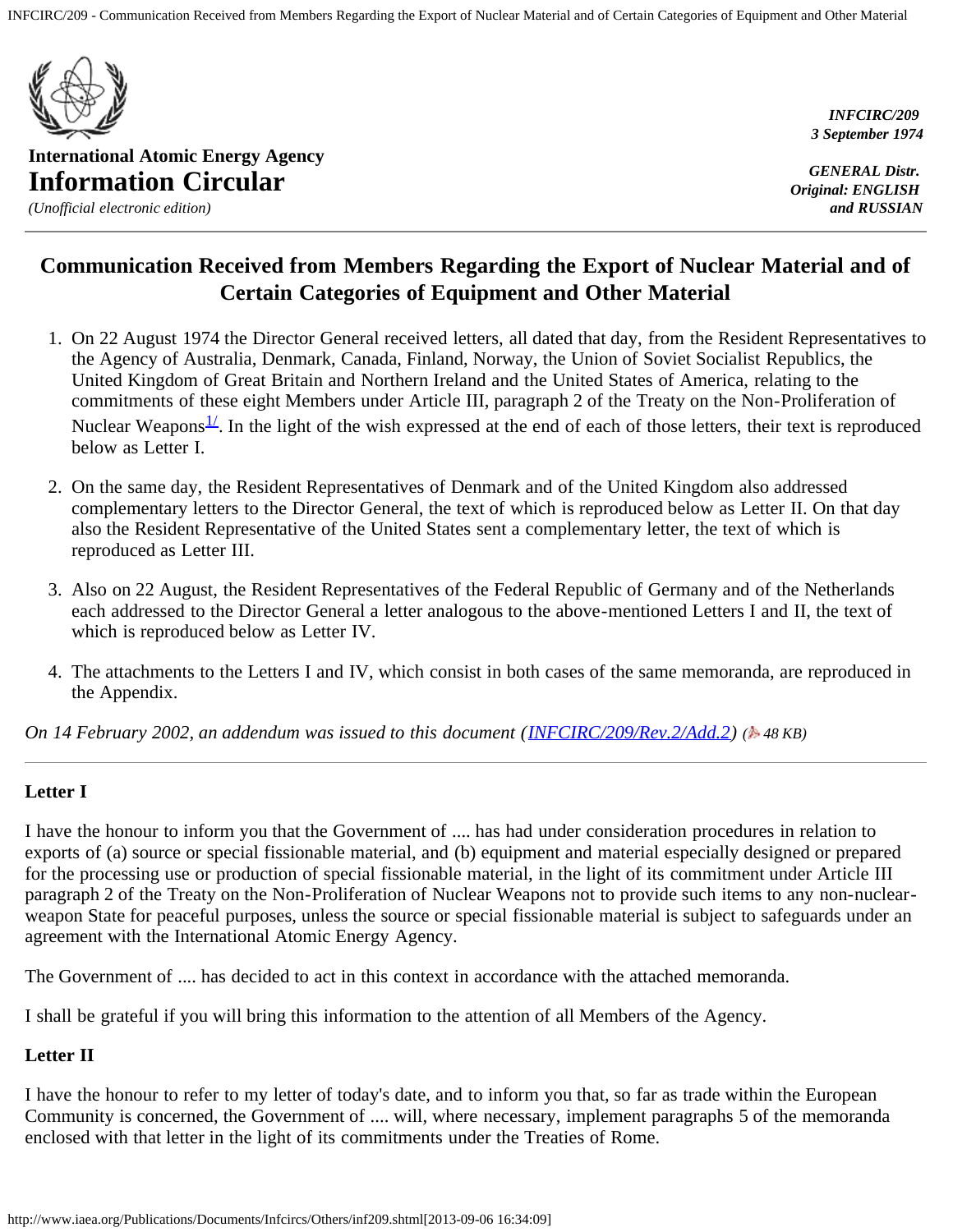INFCIRC/209 - Communication Received from Members Regarding the Export of Nuclear Material and of Certain Categories of Equipment and Other Material

# **Letter III**

With reference to my letter of this date, concerning procedures of the Government of the United States of America in relation to exports of source and special fissionable material and of equipment and material especially designed or prepared for the processing, use or production of special fissionable material, I shall provide you shortly with additional information concerning the implementation by my Government of such procedures.

I would like to call attention to paragraph 6 of Memorandum B, enclosed with my letter, and to note that, in accordance with existing procedures of my Government, safeguards are required in relation to items of equipment and material exported from the United States of America, in addition to those specified in paragraph 2 of that Memorandum.

I shall be grateful if you will bring this information to the attention of all Members of the Agency.

# **Letter IV**

I have the honour to inform you that the Government of .... has had under consideration procedures in relation to exports to any non-nuclear-weapon State for peaceful purposes of (a) source or special fissionable material, and (b) certain categories of equipment and material especially designed or prepared for the processing, use or production of special fissionable material.

The Government of .... has decided to act in this context in accordance with the attached memoranda. So far as trade within the European Community is concerned, the Government of .... will, where necessary, implement paragraphs 5 of the memoranda in the light of its commitments under the Treaties of Rome.

I shall be grateful if you will bring this information to the attention of all Members of the Agency.

*INFCIRC/209 Appendix*

# **Appendix**

#### *Memorandum A*

# INTRODUCTION

1. The Government has had under consideration procedures in relation to exports of nuclear materials in the light of its commitment not to provide source or special fissionable material to any non-nuclear-weapon State for peaceful purposes unless the source or special fissionable material is subject to safeguards under an agreement with the International Atomic Energy Agency.

# DEFINITION OF SOURCE AND SPECIAL FISSIONABLE MATERIAL

2. The definition of source and special fissionable material adopted by the Government shall be that contained in Article XX of the Agency's Statute<sup>[\[1\]](#page-6-1)</sup>.

# THE APPLICATION OF SAFEGUARDS

- 3. The Government is solely concerned with ensuring, where relevant, the application of safeguards in nonnuclear-weapon States not party to the Treaty on the Non-Proliferation of Nuclear Weapons (NPT)[2] with a view to preventing diversion of the safeguarded nuclear material from peaceful purposes to nuclear weapons or other nuclear explosive devices. If the Government wishes to supply source or special fissionable material for peaceful purposes to such a State, it will:
	- a. Specify to the recipient State, as a condition of supply, that the source or special fissionable material, or special fissionable material produced in or by the use thereof, shall not be diverted to nuclear weapons or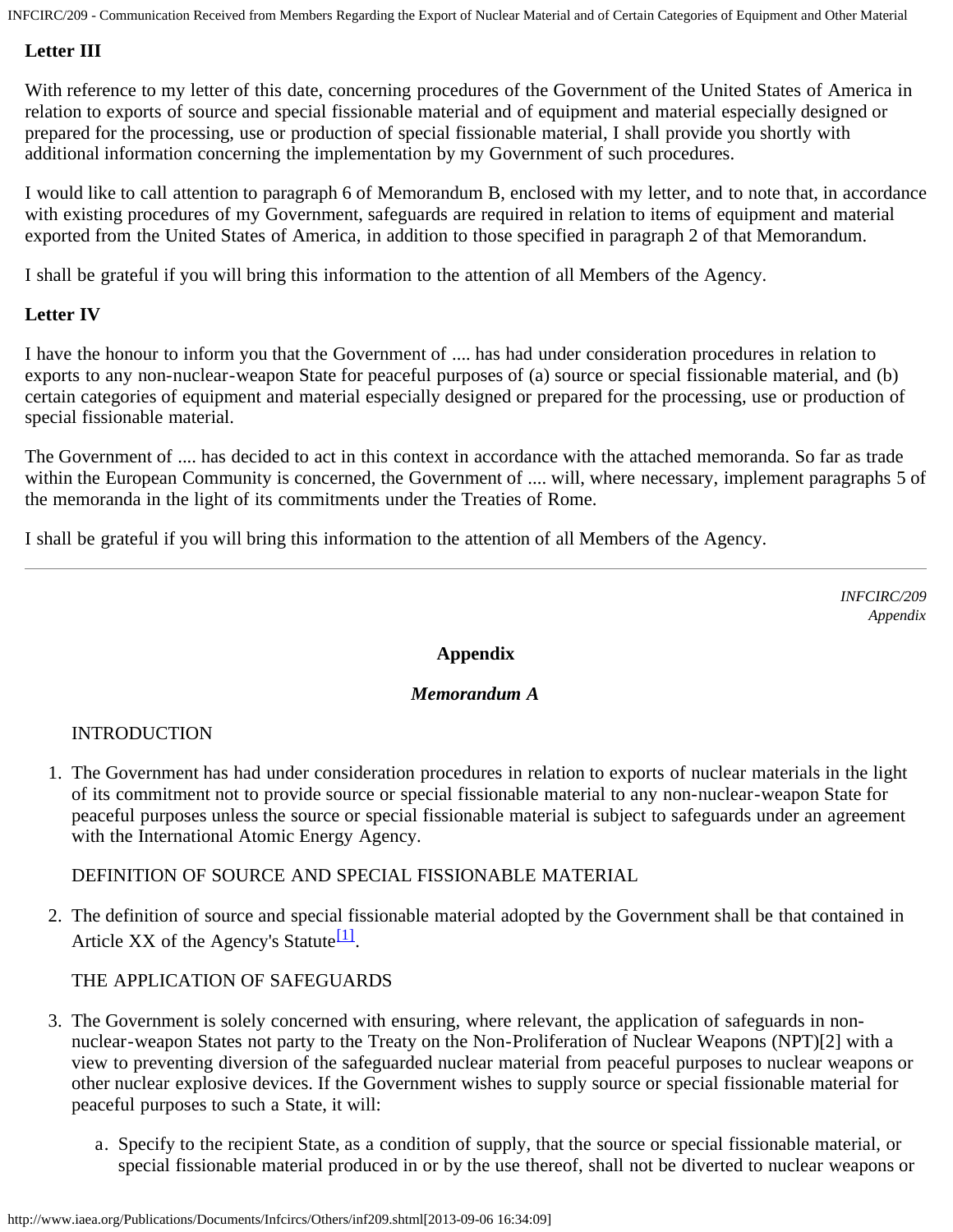other nuclear explosive devices; and

b. Satisfy itself that safeguards to that end, under an agreement with the Agency and in accordance with its safeguards system, will be applied to the source or special fissionable material in question.

### DIRECT EXPORTS

4. In the case of direct exports of source or special fissionable material to non-nuclear-weapon States not party to NPT, the Government will satisfy itself, before authorizing the export of the material in question, that such material will be subject to a safeguards agreement with the Agency, as soon as the recipient State takes over responsibility for the material, but no later than the time the material reaches its destination.

#### RETRANSFERS

5. The Government, when exporting source or special fissionable material to a nuclear-weapon State not party to NPT, will require satisfactory assurances that the material will not be re-exported to a non-nuclear-weapon State not party to NPT unless arrangements corresponding to those referred to above are made for the acceptance of safeguards by the State receiving such re-export.

### MISCELLANEOUS

- 6. Exports of the items specified in sub-paragraph (a) below, and exports of source or special fissionable material to a given recipient country, within a period of 12 months, below the limits specified in sub-paragraph (b) below, shall be disregarded for the purpose of the procedures described above
	- a. Plutonium with an isotopic concentration of plutonium-233 exceeding 80%;

Special fissionable material when used in gram quantities or less as a sensing component in instruments; and

Source material which the Government is satisfied is to be used only in non-nuclear activities, such as the production of alloys or ceramics;

b. Special fissionable material 50 effective grams;

Natural uranium 500 kilograms;

Depleted uranium 1000 kilograms; and

Thorium 1000 kilograms.

### *Memorandum B*

# INTRODUCTION

1. The Government has had under consideration procedures in relation to exports of certain categories of equipment and material, in the light of its commitment not to provide equipment or material especially designed or prepared for the processing, use or production of special fissionable material to any non-nuclear-weapon State for peaceful purposes, unless the source or special fissionable material produced, processed or used in the equipment or material in question is subject to safeguards under an agreement with the International Atomic Energy Agency.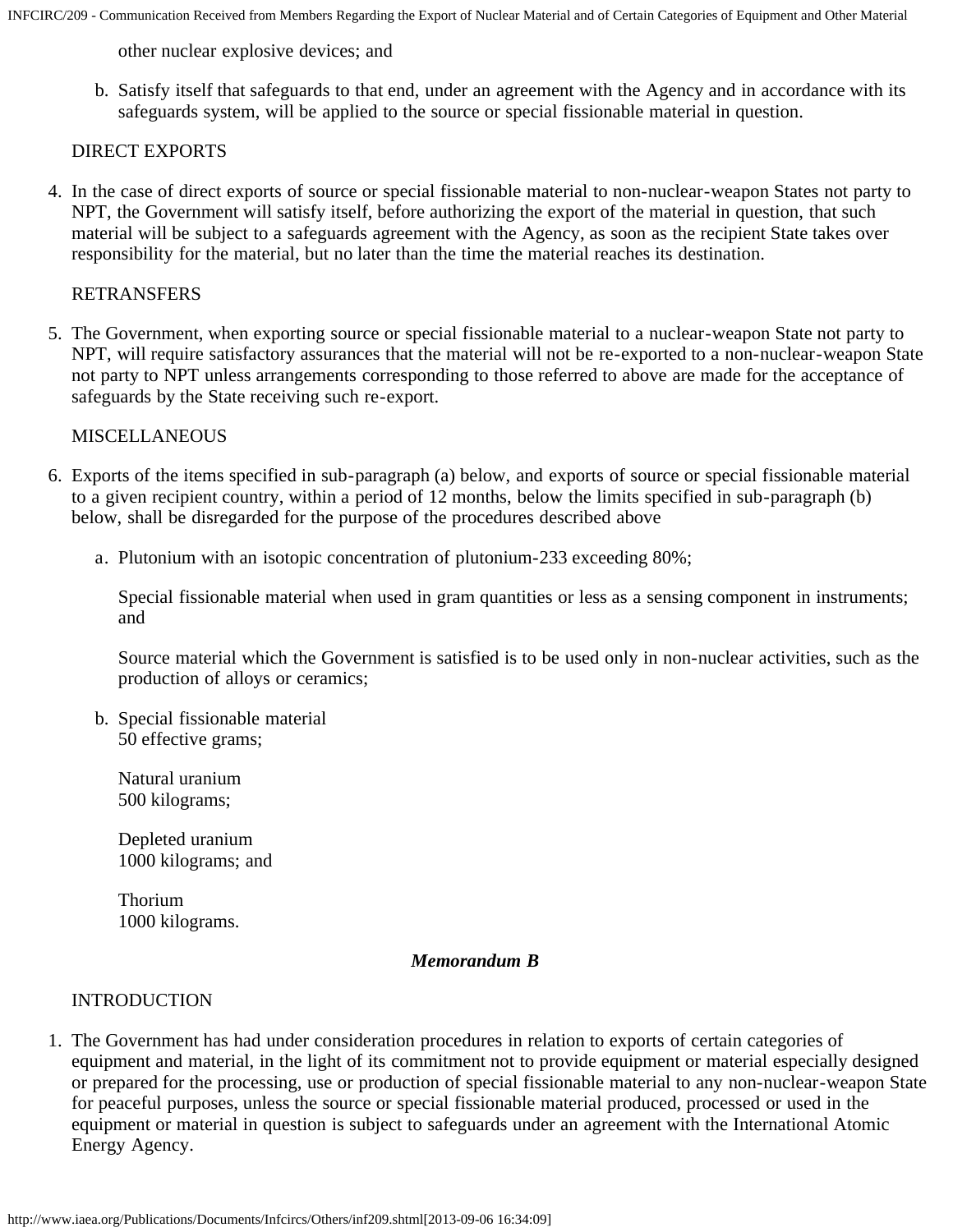# THE DESIGNATION OF EQUIPMENT OR MATERIAL ESPECIALLY DESIGNED OR PREPARED FOR THE PROCESSING, USE OR PRODUCTION OF SPECIAL FISSIONABLE MATERIAL

2. The designation of items of equipment or material especially designed or prepared for the processing, use or production of special fissionable material (hereinafter referred to as the "Trigger List") adopted by the Government is as follows (quantities below the indicated levels being regarded as insignificant for practical purposes):

2.1. *Reactors and equipment therefor*:

2.1.1. Nuclear reactors capable of operation so as to maintain a controlled self-sustaining fission chain reaction, excluding zero energy reactors, the latter being defined as reactors with a designed maximum rate of production of plutonium not exceeding 100 grams per year.

2.1.2. Reactor pressure vessels:

Metal vessels, as complete units or as major shop-fabricated parts therefor, which are especially designed or prepared to contain the core of a nuclear reactor as defined in paragraph 2.1.1 above and are capable of withstanding the operating pressure of the primary coolant.

2.1.3. Reactor fuel charging and discharging machines:

Manipulative equipment especially designed or prepared for inserting or removing fuel in a nuclear reactor as defined in paragraph 2.1.1 above capable of on-load operation or employing technically sophisticated positioning or alignment features to allow complex off-load fuelling operations such as those in which direct viewing of or access to the fuel is not normally available.

2.1.4. Reactor control rods:

Rods especially designed or prepared for the control of the reaction rate in a nuclear reactor as defined in paragraph 2.1.1 above.

2.1.5. Reactor pressure tubes:

Tubes which are especially designed or prepared to contain fuel elements and the primary coolant in a reactor as defined in paragraph 2.1.1 above at an operating pressure in excess of 50 atmospheres.

# 2.1.6. Zirconium tubes

Zirconium metal and alloys in the form of tubes or assemblies of tubes and in quantities exceeding 500 kg, especially designed or prepared for use in a reactor as defined in paragraph 2.1.1 above, and in which the relationship of hafnium to zirconium is less than 1:500 parts by weigh.

2.1.7. Primary coolant pumps:

Pumps especially designed or prepared for circulating liquid metal as primary coolant for nuclear reactors as defined in paragraph 2.1.1 above.

# 2.2. *Non-nuclear materials for reactors*:

2.2.1. Deuterium and heavy water:

Deuterium and any deuterium compound in which the ratio of deuterium to hydrogen exceeds 1:5000 for use in a nuclear reactor as defined in paragraph 2.1.1 above in quantities exceeding 200 kg of deuterium atoms for any one recipient country in any period of 12 months.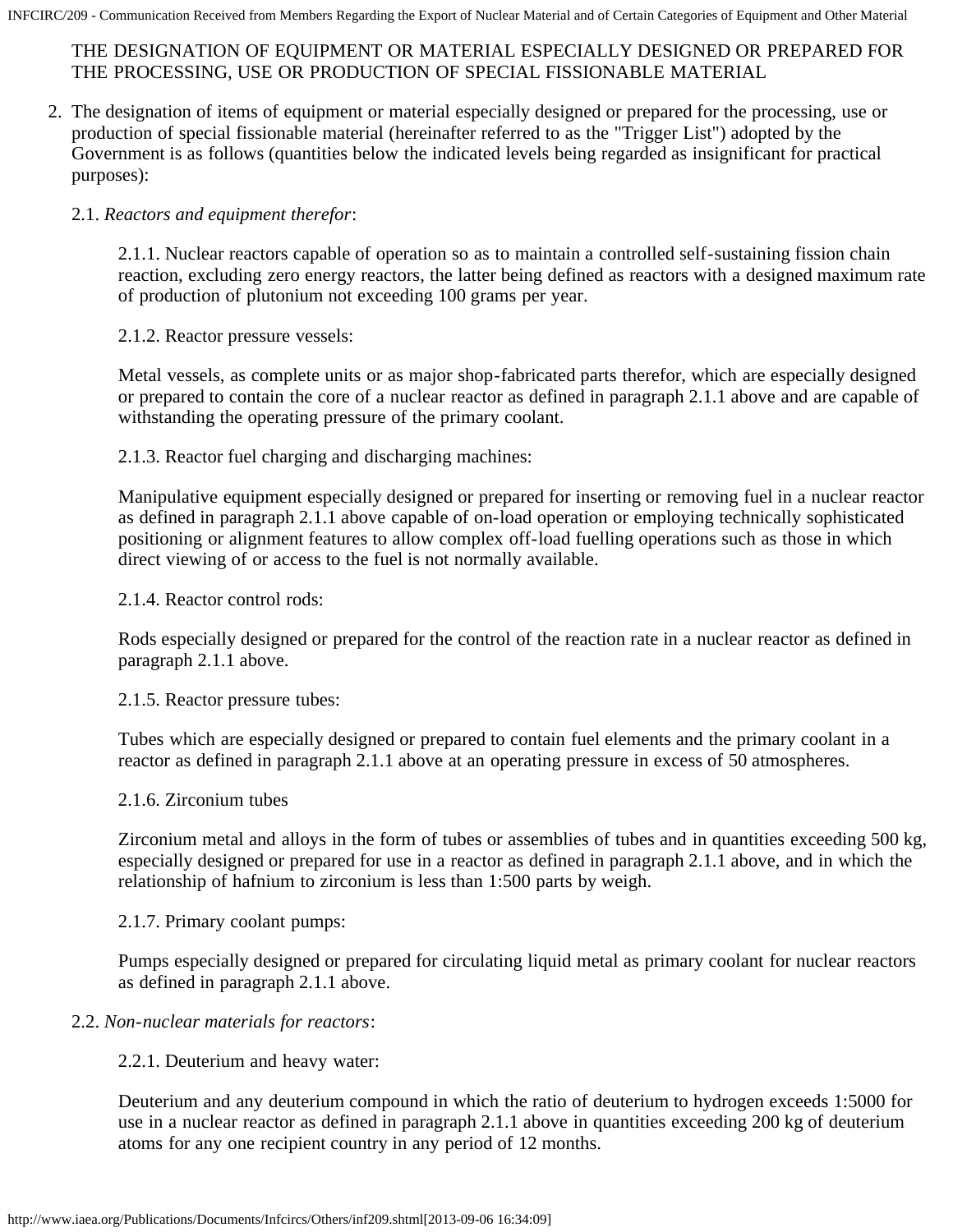2.2.2. Nuclear grade graphite:

Graphite having a purity level better than 5 parts per million boron equivalent and with a density greater than 1.50 grams per cubic centimetre in quantities exceeding 30 metric tons for any one recipient country in any period of 12 months.

2.3.1. Plants for the reprocessing of irradiated fuel elements, and equipment especially designed or prepared therefor.

2.4.1. Plants for the fabrication of fuel elements.

2.5.1. Equipment, other than analytical instruments, especially designed or prepared for the separation of isotopes of uranium.

Clarifications of certain of the items on the above list are annexed.

# THE APPLICATION OF SAFEGUARDS

- 3. The Government is solely concerned with ensuring, where relevant, the application of safeguards in nonnuclear-weapon States not party to the Treaty on the Non-Proliferation of Nuclear Weapons (NPT)<sup>[2]</sup> with a view to preventing diversion of the safeguarded nuclear material from peaceful purposes to nuclear weapons or other nuclear explosive devices. If the Government wishes to supply Trigger List items for peaceful purposes to such a State, it will.
	- a. Specify to the recipient State, as a condition of supply, that the source or special fissionable material produced, processed or used in the facility for which the item is supplied shall not be diverted to nuclear weapons or other nuclear explosive devices; and
	- b. Satisfy itself that safeguards to that end, under an agreement with the Agency and in accordance with its safeguards system, will be applied to the source or special fissionable material in question.

# DIRECT EXPORTS

4. In the case of direct exports to non-nuclear-weapon States not party to NPT, the Government will satisfy itself, before authorizing the export of the equipment or material in question, that such equipment or material will fall under a safeguards agreement with the Agency.

#### RETRANSFERS

5. The Government, when exporting Trigger List items, will require satisfactory assurances that the items will not be re-exported to a non-nuclear-weapon State not party to NPT unless arrangements corresponding to those referred to above are made for the acceptance of safeguards by the State receiving such re-export.

# MISCELLANEOUS

6. The Government reserve to itself discretion as to interpretation and implementation of its commitment referred to in paragraph 1 above and the right to require, if it wishes, safeguards as above in relation to items it exports in addition to those items specified in paragraph 2 above.

#### *Annex*

#### **Clarifications of Items on the Trigger List**

**A. Complete nuclear reactors** (Item 2.1.1 of the Trigger List)

http://www.iaea.org/Publications/Documents/Infcircs/Others/inf209.shtml[2013-09-06 16:34:09]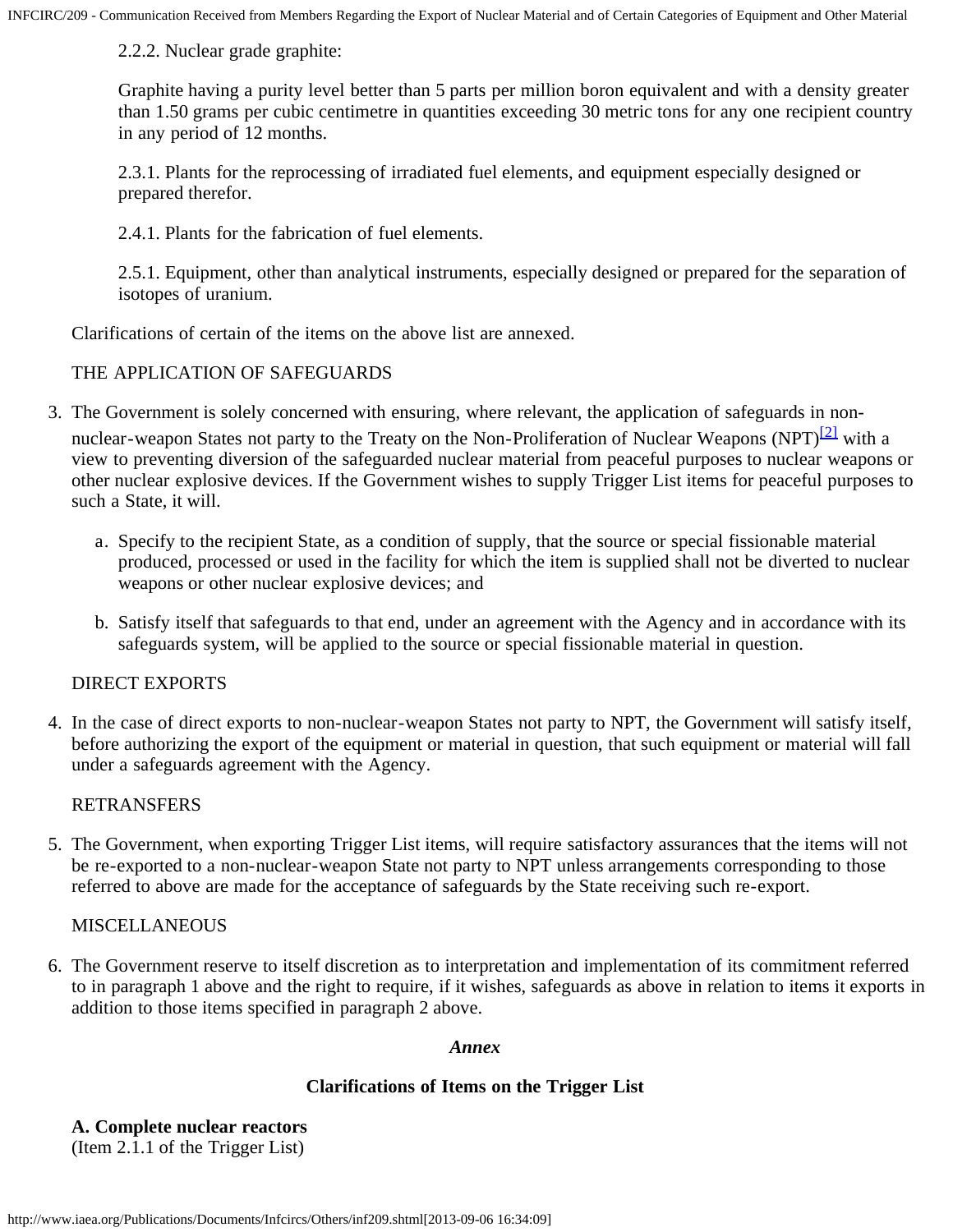INFCIRC/209 - Communication Received from Members Regarding the Export of Nuclear Material and of Certain Categories of Equipment and Other Material

- 1. A "nuclear reactor" basically includes the items within or attached directly to the reactor vessel, the equipment which controls the level of power in the core, and the components which normally contain or come in direct contact with or control the primary coolant of the reactor core.
- 2. The export of the whole set of major items within this boundary will take place only in accordance with the procedures of the memorandum. Those individual items within this functionally defined boundary which will be exported only in accordance with the procedures of the memorandum are listed in paragraphs 2.1.1 to 2.1. 5. Pursuant to paragraph 6 of the memorandum, the Government reserves to itself the right to apply the procedures of the memorandum to other items within the functionally defined boundary.
- 3. It is not intended to exclude reactors which could reasonably be capable of modification to produce significantly more than 100 grams of plutonium per year. Reactors designed for sustained operation at significant power levels, regardless of their capacity for plutonium production, are not considered as "zero energy reactors".

# **B. Pressure vessels**

(Item 2.1.2 of the Trigger List)

- 4. A top plate for a reactor pressure vessel is covered by item 2.1. 2 as a major shop-fabricated part of a pressure vessel.
- 5. Reactor internals (e. e. support columns and plates for the core and other vessel internals, control rod guide tubes, thermal shields, baffles, core grid plates, diffuser plates, etc. ) are normally supplied by the reactor supplier. In some cases, certain internal support components are included in the fabrication of the pressure vessel. These items are sufficiently critical to the safety and reliability of the operation of the reactor (and, therefore, to the guarantees and liability of the reactor supplier), so that their supply, outside the basic supply arrangement for the reactor itself, would not be common practice. Therefore, although the separate supply of these unique, especially designed and prepared, critical, large and expensive items would not necessarily be considered as falling outside the area of concern, such a mode of supply is considered unlikely.

# **C. Reactor control rods**

(Item 2.1.4 of the Trigger List)

6. This item includes, in addition to the neutron absorbing part, the support or suspension structures therefor if supplied separately.

# **D. Fuel reprocessing plants**

(Item 2.3.1 of the Trigger List)

- 7. A "plant for the reprocessing of irradiated fuel elements" includes the equipment and components which normally come in direct contact with and directly control the irradiated fuel and the major nuclear material and fission product processing streams. The export of the whole set of major items within this boundary will take place only in accordance with the procedures of the memorandum. In the present state of technology only two items of equipment are considered to fall within the meaning of the phrase "and equipment especially designed or prepared therefor". These items are:
	- a. Irradiated fuel element chopping machines: remotely operated equipment especially designed or prepared for use in a reprocessing plant as identified above and intended to cut, chop or shear irradiated nuclear fuel assemblies, bundles or rods; and
	- b. Critically safe tanks (e. g. small diameter, annular or slab tanks) especially designed or prepared for use in a reprocessing plant as identified above, intended for dissolution of irradiated nuclear fuel and which are capable of withstanding hot, highly corrosive liquid, and which can be remotely loaded and maintained.
- 8. Pursuant to paragraph 6 of the memorandum, the Government reserves to itself the right to apply the procedures of the memorandum to other items within the functionally defined boundary.